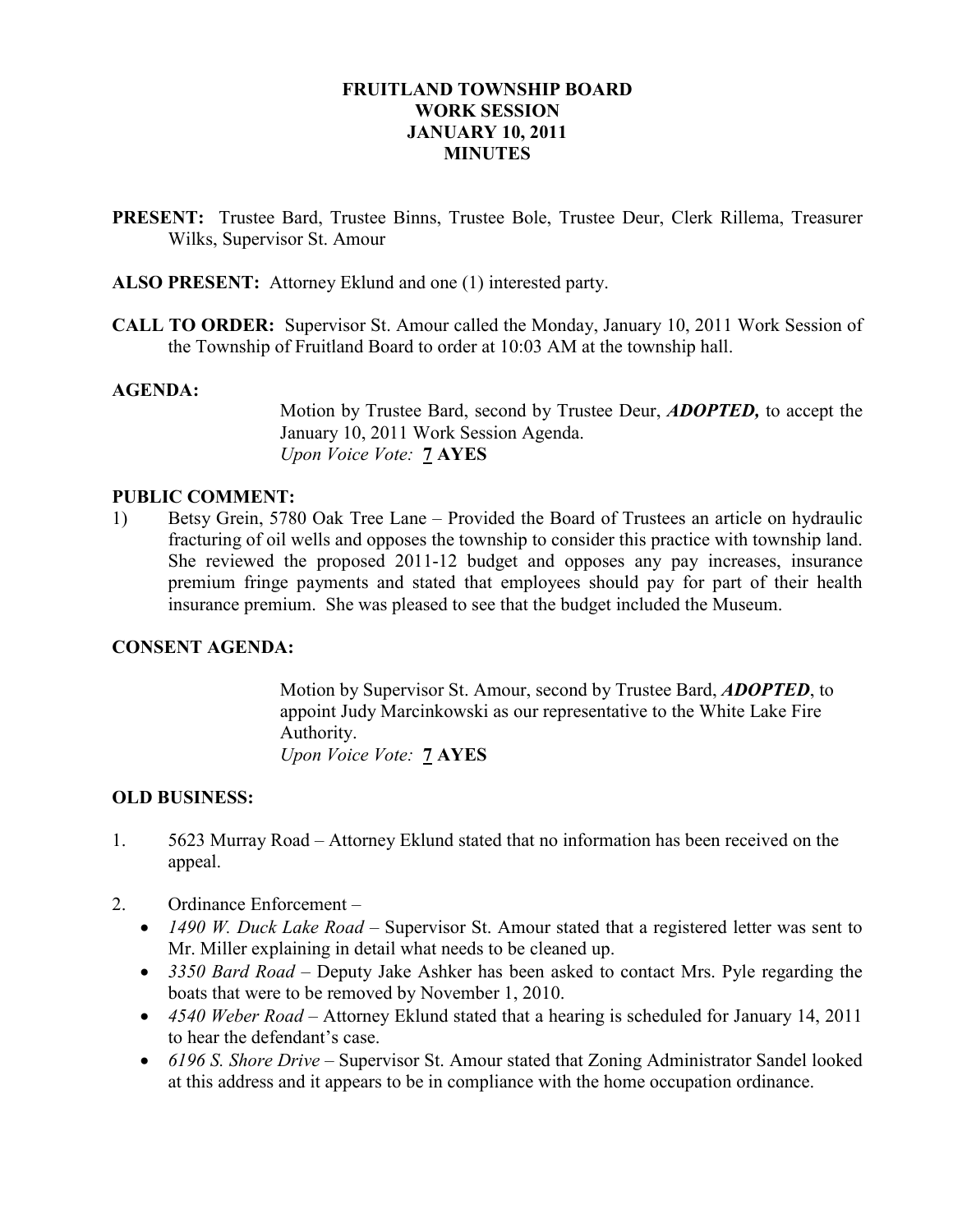# FRUITLAND TOWNSHIP JANUARY 10, 2011 WORK SESSION MINUTES

- 3. Sale of Township Land Supervisor St. Amour stated that he has postponed the tour of land until the weather is more favorable with the Land Conservancy.
- 4. Parks & Recreation Commission Supervisor St. Amour stated that he is awaiting the MCRC recommendations on signage and that the MCRC is willing to remove the sand for the additional parking near Marcus Park. Trustee Binns stated that Chairman Jim Duncan resigned from the Commission effective the end of January 2011. The Commission passed a motion to appoint Laura Shields as the new Chair until offices are re-elected in April 2011. The Board of Trustees has 45 days to appoint a replacement to the Commission. Supervisor St. Amour asked if any one had names of individuals for the vacancy to forward on to him. Supervisor St. Amour will place an article in e-news to advertise the vacancy. Supervisor St. Amour stated that Commissioner Shields called and said that Brian Mullnex offered to speak to the Board of Trustees regarding a potential disc golf site in Fruitland Township. Discussion amongst the Board resulted that there is no interest at this time for such a site and requested Supervisor St. Amour write a letter to the Parks & Recreation Commission stating such.
- 5. Rental Property Ordinance Attorney Eklund apologized for not having the ordinance prepared but will have it ready for review for the Monday Regular meeting.
- 6. 2011-12 Proposed Budget Discussion Supervisor St. Amour highlighted the areas of proposed revenues. Supervisor St. Amour also stated that he is proposing a 3% increase for all elected officials/employees and \$5.00 more a meeting for elected officials/commissions/ boards/secretaries. Supervisor St. Amour stated that he has requested from the insurance carrier quotes for increased liability insurance coverage. Discussion amongst the board was lengthy regarding the proposed 3% increase and more discussion to come in the following months. Supervisor St. Amour received a suggested work plan for the asset management of roads from the MCRC. Supervisor St. Amour will ask the Board if it agrees with the principle of this work plan of approximately \$310,000.00 of Fund 120 dollars for 2011-12 road projects at the Monday Regular meeting.

 Motion by Trustee Bard, second by Treasurer Wilks, ADOPTED, to suspend for a brief recess at 11:45 AM Upon Voice Vote: 7 AYES

 Motion by Trustee Bole, second by Trustee Bard, ADOPTED, to unsuspend from the recess at 11:50 AM. Upon Voice Vote: 7 AYES

- 7. Moratorium Medical Marihuana Trustee Deur stated that the Planning Commission recommends that the Township Board enact a moratorium on medical marijuana. Attorney Eklund has reviewed the moratorium ordinance and states that once adopted, review should continue to secure a final ordinance to be adopted within the time limit allowed.
- 8. McMillan Road End Supervisor St. Amour stated that the time has come to make a decision on the road end. The options available at this time are to do nothing, return the donated money in the amount of approximately \$1400.00 due to the raising of \$6000.00 for a match grant was not received, open it up as is and adopt an ordinance to enforce. Trustee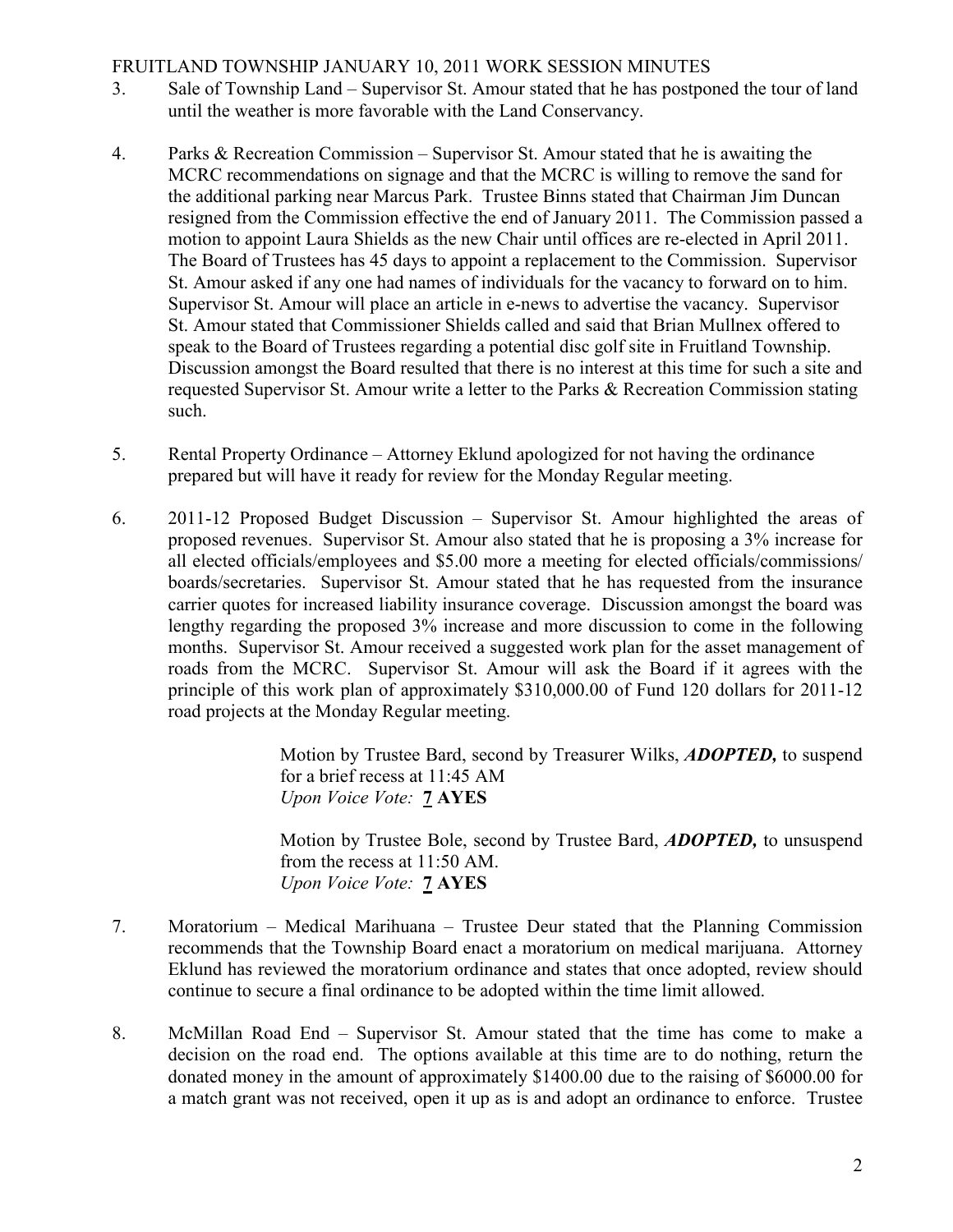# FRUITLAND TOWNSHIP JANUARY 10, 2011 WORK SESSION MINUTES

 Deur inquired about the match grant and stated that he thought the Citizen's Advisory Committee received a lower quoted amount from Jeff Auch to complete a log stairway at a cost approximately \$1500.00. Supervisor St. Amour was tasked to contact Mr. Auch and discuss this additional stairway project which the Board of Trustees seemed favorable.

- 9. International Fire Code Supervisor St. Amour stated that he is awaiting the recommendations from Zoning Administrator Sandel and Zoning Coordinator Dion for any proposed amendment language to the appendices of the 2009 International Fire Code which is going to be discussed by the White Lake Fire Authority for possible adoption.
- 10. Security Camera Monitor Trustee Bole was tasked with obtaining a quote for a monitor for the security camera system that was recently purchased.

# NEW BUSINESS:

- 1. Riverside Exploration Supervisor St. Amour stated that of the 448.8 acres within the property behind the Fire Barn/Maintenance Garage deemed of interest by Riverside Exploration, only 404.8 acres have sole Fruitland Township mineral rights as 40 acres have State of Michigan mineral rights. The contract would pay an initial \$20.00 an acre with 1/8 royalty payments if minerals are located. Many questions amongst the Board of Trustees led to task the Supervisor to do some research and question answering from Riverside Exploration.
- 2. 3<sup>rd</sup> Qtr 2010-2011 Budget Amendments Clerk Rillema provided the Board of Trustees with a listing of budget amendments for the end of the  $3<sup>rd</sup>$  quarter and stated that a motion will be prepared for the Monday Regular meeting to approve those amendments.
- 3. Township Hall Shelving Resolution for Scout Zach Balzer Clerk Rillema stated that a resolution has been prepared thanking Eagle Scout Candidate Zach Balzer for his accomplishment on the building of the shelves for Fruitland Township. She will be inviting Zach to the Monday Regular meeting.
- 4. Burn Permits Supervisor St. Amour received a letter from Muskegon County Public Health Officer Kenneth A. Kraus stating that they have suspended the administration and enforcement of the open burning permitting process that the County has utilized for almost 40 years. Supervisor St. Amour has asked the White Lake Fire Authority for its recommendations going forward for the permitting process and enforcement of such permits. Both Treasurer Wilks and Supervisor St. Amour will advise the Board of Trustees the WLFA's recommendations.
- 5. Book Purchase Clerk Rillema stated that Building Official Siegel recommends that Fruitland Township purchase the 2009 International Existing Building Code in the amount of \$60.00, the 2009 Michigan Residential Code in the amount of \$102.00 and the 2009 Michigan Building Code in the amount of \$124.50. A motion will be prepared for the Monday Regular meeting.
- 6. Board of Review Training Clerk Rillema stated that a motion will be prepared for the Monday Regular meeting to authorize Donald Lundquist, Kathleen Nearanz and David